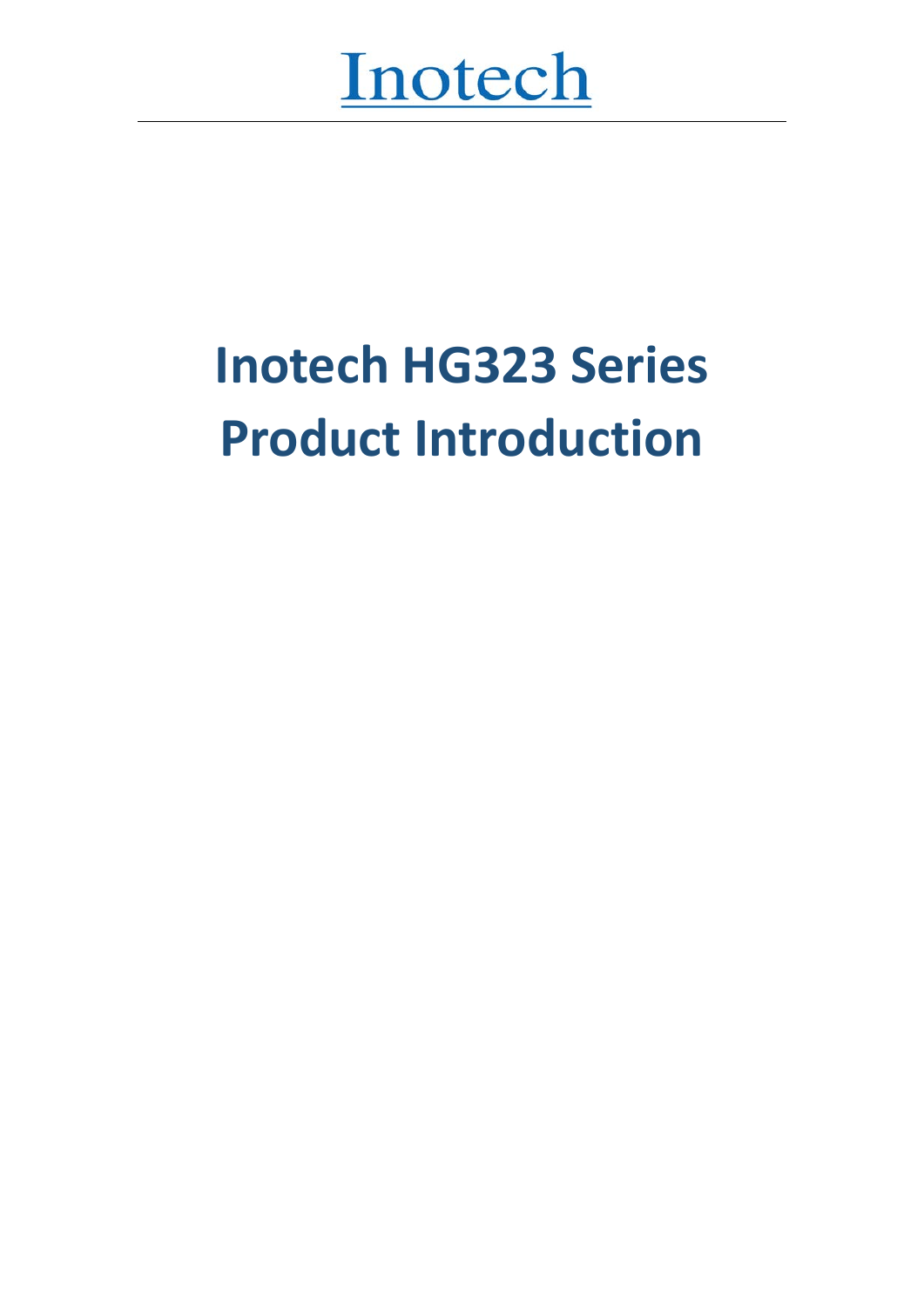| <b>Product</b>  |                 | <b>Type</b>                   |
|-----------------|-----------------|-------------------------------|
|                 | HG323UEG        | 1EPON+1GE+1FE+1POTS           |
| <b>EPON HGU</b> | <b>HG323EW</b>  | 1EPON+2GE+1POTS+WiFi          |
|                 | HG323REW        | 1EPON+1GE+1FE+1POTS+WiFi      |
|                 | HG323REWT       | 1EPON+1GE+1FE+1POTS+WiFi+CATV |
|                 | <b>HG323UGG</b> | 1GPON+1GE+1FE+1POTS           |
| <b>GPON HGU</b> | <b>HG323GW</b>  | 1GPON+2GE+1POTS+WiFi          |
|                 | HG323RGW        | 1GPON+1GE+1FE+1POTS+WiFi      |
|                 | HG323RGWT       | 1GPON+1GE+1FE+1POTS+WiFi+CATV |

#### Product Overview

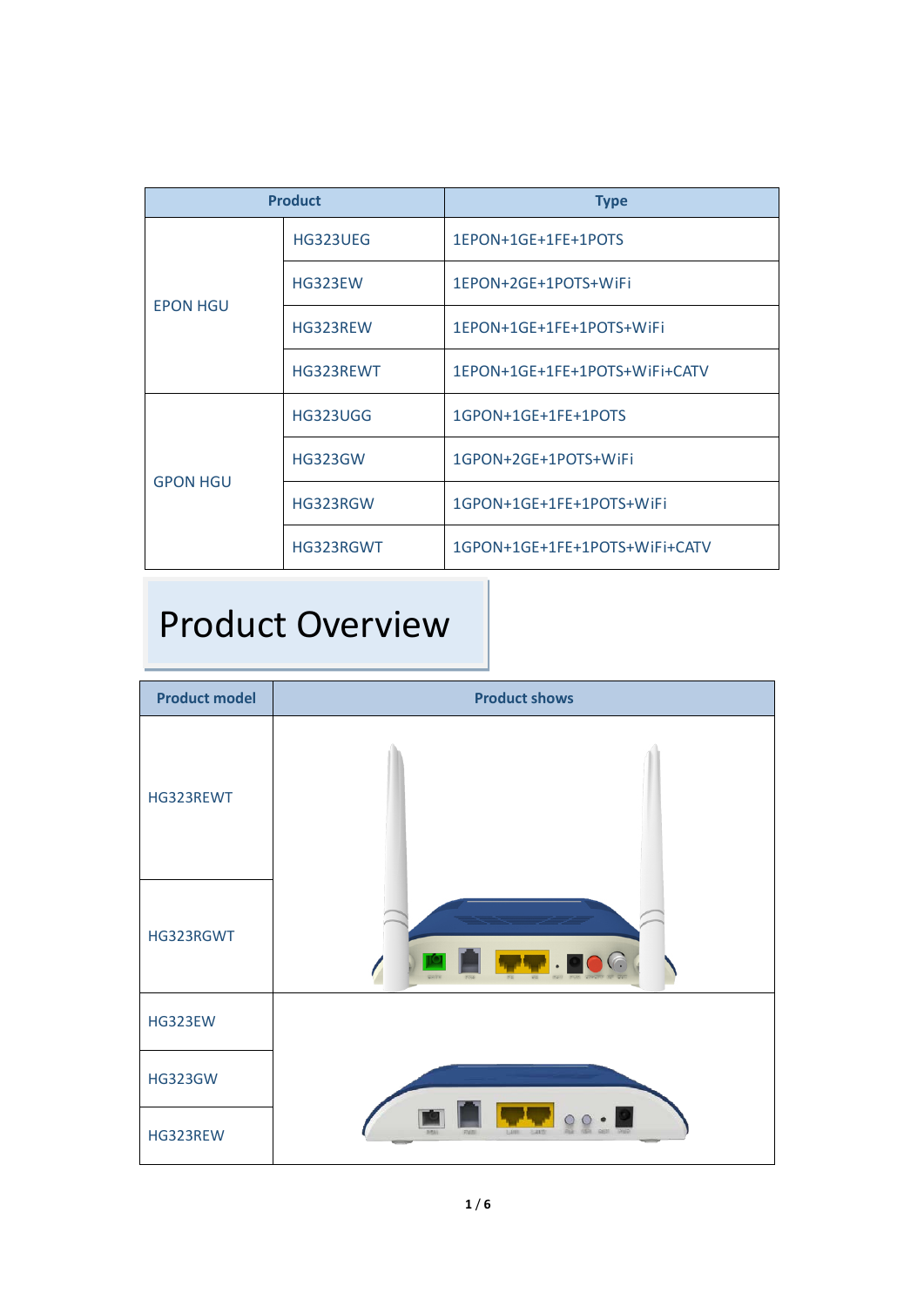| HG323RGW        |                                                     |
|-----------------|-----------------------------------------------------|
| <b>HG323UEG</b> |                                                     |
| <b>HG323UGG</b> | PONT<br>PHONE<br>LAWS<br><b>RET POWER</b><br>L'AWEL |

#### Technical Specifications

- Power adapter input: 220V AC, 50HZ
- System power supply: See the nameplate on the device
- Ambient temperature: -5 ~ +55<sup>°</sup>Ambient humidity: 10% ~ 90%(non-condensing)
- Store temperature: -30 ~ +60°Store humidity: 10% ~ 90%(non-condensing)
- For other technical specifications, see the following table:

| <b>Model</b>    | <b>Dimension</b> | <b>Power</b> | <b>Power</b>       | Weight (No            |
|-----------------|------------------|--------------|--------------------|-----------------------|
|                 | (LxWXH)          |              | <b>Consumption</b> | <b>Power Adapter)</b> |
| HG323UEG        |                  | 12V, 1A      | $\leq$ 9W          | About 240g            |
| <b>HG323UGG</b> |                  | 12V,1A       | $\leq$ 9W          | About 240g            |
| <b>HG323EW</b>  | 185mm×120mm×32mm | 12V,1A       | $\leq$ 9W          | About 280g            |
| <b>HG323GW</b>  |                  | 12V,1A       | $\leq$ 9W          | About 280g            |
| HG323REW        |                  | 12V,1A       | $\leq$ 9W          | About 280g            |
| HG323RGW        |                  | 12V.1A       | $\leq$ 9W          | About 280g            |
| HG323REWT       |                  | 12V, 1.5A    | $\leq 10W$         | About 300g            |
| HG323RGWT       |                  | 12V, 1.5A    | $\leq 10W$         | About 300g            |

### EPON HGU

| <b>Parameter Name</b> | <b>Hardware Parameter</b> |                |                 |                  |  |
|-----------------------|---------------------------|----------------|-----------------|------------------|--|
|                       | <b>HG323UEG</b>           | <b>HG323EW</b> | <b>HG323REW</b> | <b>HG323REWT</b> |  |
| Main chip             | <b>Broadcom</b>           |                | Realtek         |                  |  |
| <b>CPU</b>            | 400MHz                    |                | 600MHz          |                  |  |
| Memory                | 128M bytes DDR3           |                | 64M bytes DDR3  |                  |  |
| Flash                 | <b>128M NAND</b>          |                | 16M SPI         |                  |  |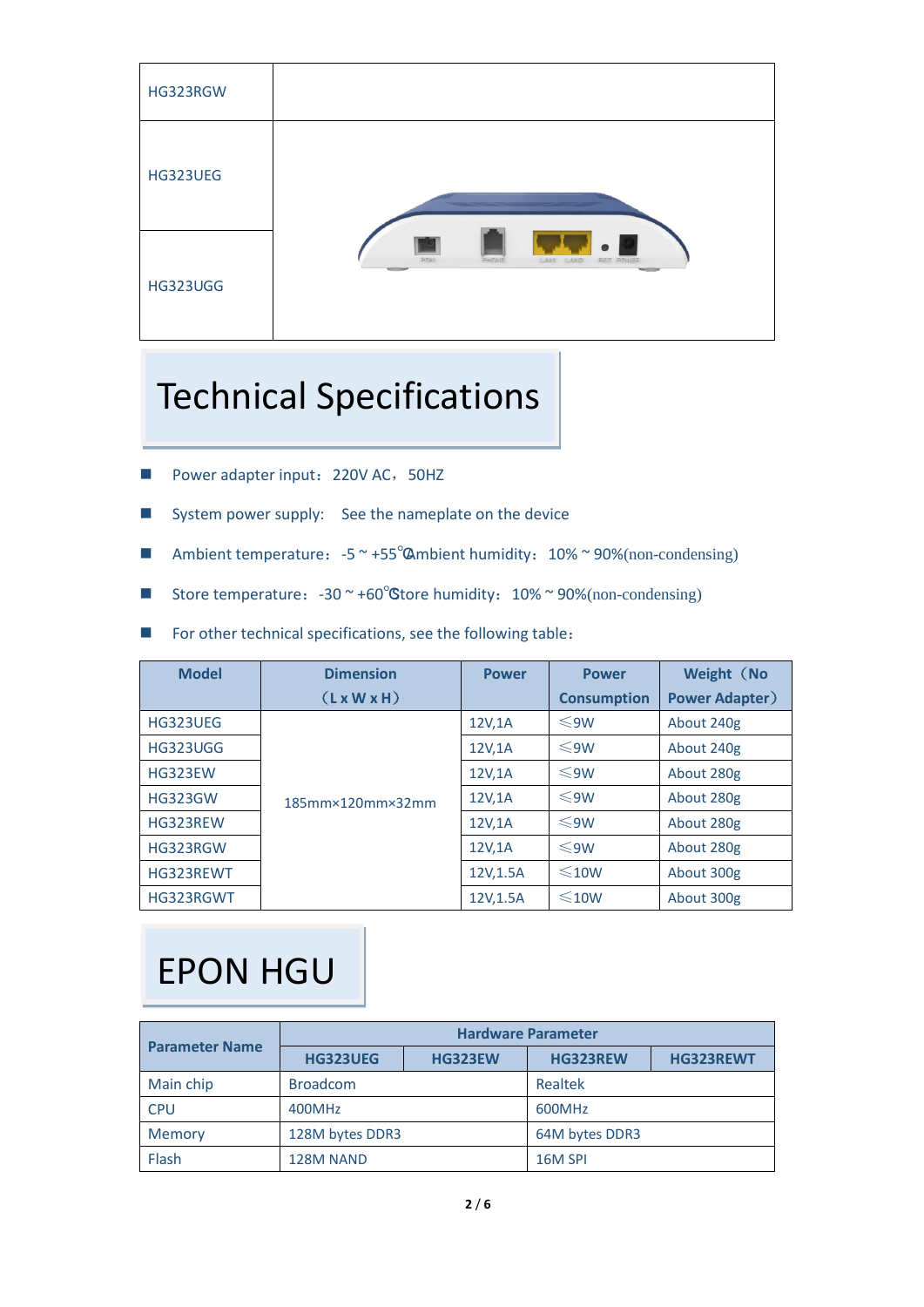| PON Port Type        | Optical module                                                      | <b>BOSA</b> |                    |
|----------------------|---------------------------------------------------------------------|-------------|--------------------|
|                      | EPON, SC single-mode, symmetric 1.25Gbps                            |             |                    |
| <b>PON</b>           | single-fiber                                                        |             | single-fiber       |
|                      |                                                                     |             | double-fiber       |
|                      | Tx 1310nm,                                                          |             | Tx 1310nm,         |
| Wavelength           | <b>Rx 1490nm</b>                                                    |             | <b>Rx 1490nm</b>   |
|                      |                                                                     |             | <b>CATV 1550nm</b> |
| Sensitivity          | $< -27$ dBm(PX20+)                                                  |             |                    |
| Overload             | $> -3d$ Bm(PX20+)                                                   |             |                    |
| <b>Optical Type</b>  | SC/PC<br>SC/APC                                                     |             |                    |
|                      | 2*10/100Mbps or 1*10/100Mbps and 1*10/100/1000Mbps                  |             |                    |
| <b>LAN</b> interface | Auto adaptive Ethernet interfaces, Full/Half Duplex, RJ45 connector |             |                    |
|                      | 1POTS, RJ11 connector                                               |             |                    |
| Wireless             | IEEE802.11b/g/n,<br>300Mbps, 2T2R                                   |             |                    |
| <b>CATV</b>          | 1 CATV F Connector<br>none                                          |             |                    |

| <b>Parameter</b>       | <b>Software Parameter</b>         |                                                     |                 |                  |  |
|------------------------|-----------------------------------|-----------------------------------------------------|-----------------|------------------|--|
| <b>Name</b>            | <b>HG323UEG</b>                   | <b>HG323EW</b>                                      | <b>HG323REW</b> | <b>HG323REWT</b> |  |
| Internet<br>connection | Bridge / Routing                  |                                                     |                 |                  |  |
|                        | <b>Support Port rate limiting</b> |                                                     |                 |                  |  |
| <b>LAN</b>             | <b>Support Loop detection</b>     |                                                     |                 |                  |  |
|                        | Support VLAN tag mode             |                                                     |                 |                  |  |
|                        | Support VLAN transparent mode     |                                                     |                 |                  |  |
| <b>VLAN</b>            | Support VLAN trunk mode           |                                                     |                 |                  |  |
|                        |                                   | Support VLAN 1:1 translation mode                   |                 |                  |  |
|                        | Support VLAN QinQ mode            |                                                     |                 |                  |  |
|                        | Support IGMPv1/v2/v3              |                                                     |                 |                  |  |
| <b>Multicast</b>       |                                   | <b>Support IGMP Proxy and MLD Proxy</b>             |                 |                  |  |
|                        |                                   | <b>Support IGMP Snooping and MLD Snooping</b>       |                 |                  |  |
|                        | Support 4 queues                  |                                                     |                 |                  |  |
|                        | <b>Support SP and WRR</b>         |                                                     |                 |                  |  |
| QoS                    | Support 802.1P                    |                                                     |                 |                  |  |
| <b>Support DSCP</b>    |                                   |                                                     |                 |                  |  |
|                        |                                   | Support IPv4, IPv6 and IPv4/IPv6 dual stack         |                 |                  |  |
|                        | <b>Support DHCP/PPPOE/Statics</b> |                                                     |                 |                  |  |
|                        | <b>Support Static route</b>       |                                                     |                 |                  |  |
| L3                     | <b>Support NAT</b>                |                                                     |                 |                  |  |
|                        | <b>Support DHCP Server</b>        |                                                     |                 |                  |  |
|                        |                                   | Support Bridge, Route , Route and Bridge mixed mode |                 |                  |  |
|                        | <b>Support DMZ</b>                |                                                     |                 |                  |  |
|                        | <b>Support Virtual Server</b>     |                                                     |                 |                  |  |
|                        | <b>Support Firewall</b>           |                                                     |                 |                  |  |
| Security               | <b>Support Mac filter</b>         |                                                     |                 |                  |  |
|                        | <b>Support ACL</b>                |                                                     |                 |                  |  |
|                        | <b>Support URL filter</b>         |                                                     |                 |                  |  |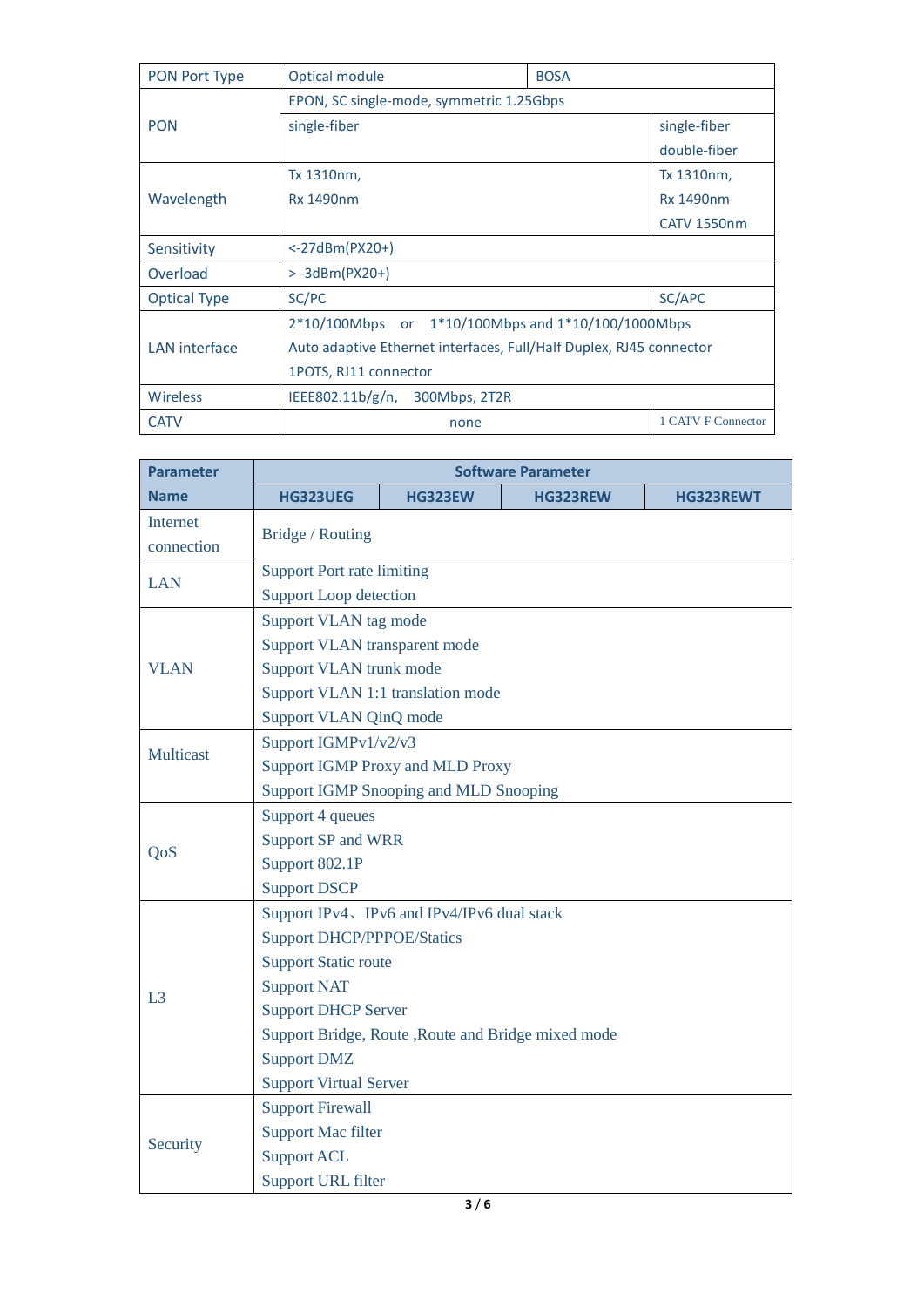|             | Support SIP protocol                                                            |                             |  |  |
|-------------|---------------------------------------------------------------------------------|-----------------------------|--|--|
|             | Support Voice coding: ITU-T G.711/G.723/G.726/G.729, auto-negotiate with        |                             |  |  |
|             | call agent                                                                      |                             |  |  |
|             | Support Echo cancellation exceeding ITU-T G.165/G.168-2002, up to 128ms         |                             |  |  |
| <b>VoIP</b> | tail length                                                                     |                             |  |  |
|             | Support high/low speed fax/Modem, bypass fax, and T38 fax                       |                             |  |  |
|             | Support InBand / RFC2833/SIP INFO, MD5 authentication, call forward, call       |                             |  |  |
|             | waiting, hot-line call, and all kinds of value-added voice service. Multi-party |                             |  |  |
|             | conferencing                                                                    |                             |  |  |
|             | Support Line testing according to GR-909                                        |                             |  |  |
|             | Support 802.11b/g/n and Mixed mode                                              |                             |  |  |
| Wireless    | Support 4 SSID                                                                  |                             |  |  |
|             | Support No-auth、WEP、WPA-PSK and WPA2-PSK function with AES、TKIP                 |                             |  |  |
|             | encryption                                                                      |                             |  |  |
|             |                                                                                 | RF Video Output Bandwidth   |  |  |
|             |                                                                                 | $(MHz): 45 \sim 875$        |  |  |
| <b>CATV</b> | Not Support                                                                     | RF Output Level(dBuv):80    |  |  |
|             |                                                                                 | AGC<br>Dynamic<br>Range     |  |  |
|             |                                                                                 | $(dBm) : -6 \rightarrow +2$ |  |  |
|             | Support CTC OAM 2.0 and 2.1                                                     |                             |  |  |
| Management  | <b>Support WEB</b>                                                              |                             |  |  |
|             | <b>Support TR069</b>                                                            |                             |  |  |
|             | <b>Support TELNET</b>                                                           |                             |  |  |

### GPON HGU

|                     | <b>Hardware Parameter</b>                                           |  |                |                    |
|---------------------|---------------------------------------------------------------------|--|----------------|--------------------|
| parameter Name      | <b>HG323UGG</b><br><b>HG323GW</b>                                   |  | HG323RGW       | <b>HG323RGWT</b>   |
| Main chip           | <b>Broadcom</b>                                                     |  | Realtek        |                    |
| <b>CPU</b>          | 400MHz                                                              |  | 600MHz         |                    |
| <b>Memory</b>       | 128M bytes DDR3                                                     |  | 64M bytes DDR3 |                    |
| Flash               | <b>128M NAND</b>                                                    |  | 16M SPI        |                    |
| PON Port Type       | Optical module                                                      |  | <b>BOSA</b>    |                    |
|                     | GPON, SC single-moder,                                              |  |                |                    |
| <b>PON</b>          | Upstream 1.25Gbps, Downstream 2.5Gbps.                              |  |                |                    |
|                     | single-fiber                                                        |  |                | single-fiber       |
|                     | double-fiber                                                        |  |                |                    |
|                     | Tx 1310nm, Rx 1490nm                                                |  |                | Tx 1310nm,         |
| Wavelength          |                                                                     |  |                | <b>Rx 1490nm</b>   |
|                     |                                                                     |  |                | <b>CATV 1550nm</b> |
| Sensitivity         | <-27dBm(CLASS B+)                                                   |  |                |                    |
| Overload            | >-8dBm(CLASS B+)                                                    |  |                |                    |
| <b>Optical Type</b> | SC/PC                                                               |  |                |                    |
|                     | 1*10/100Mbps and 1*10/100/1000Mbps<br>$2*10/100Mbps$<br><b>or</b>   |  |                |                    |
| Interface Type      | Auto adaptive Ethernet interfaces, Full/Half Duplex, RJ45 connector |  |                |                    |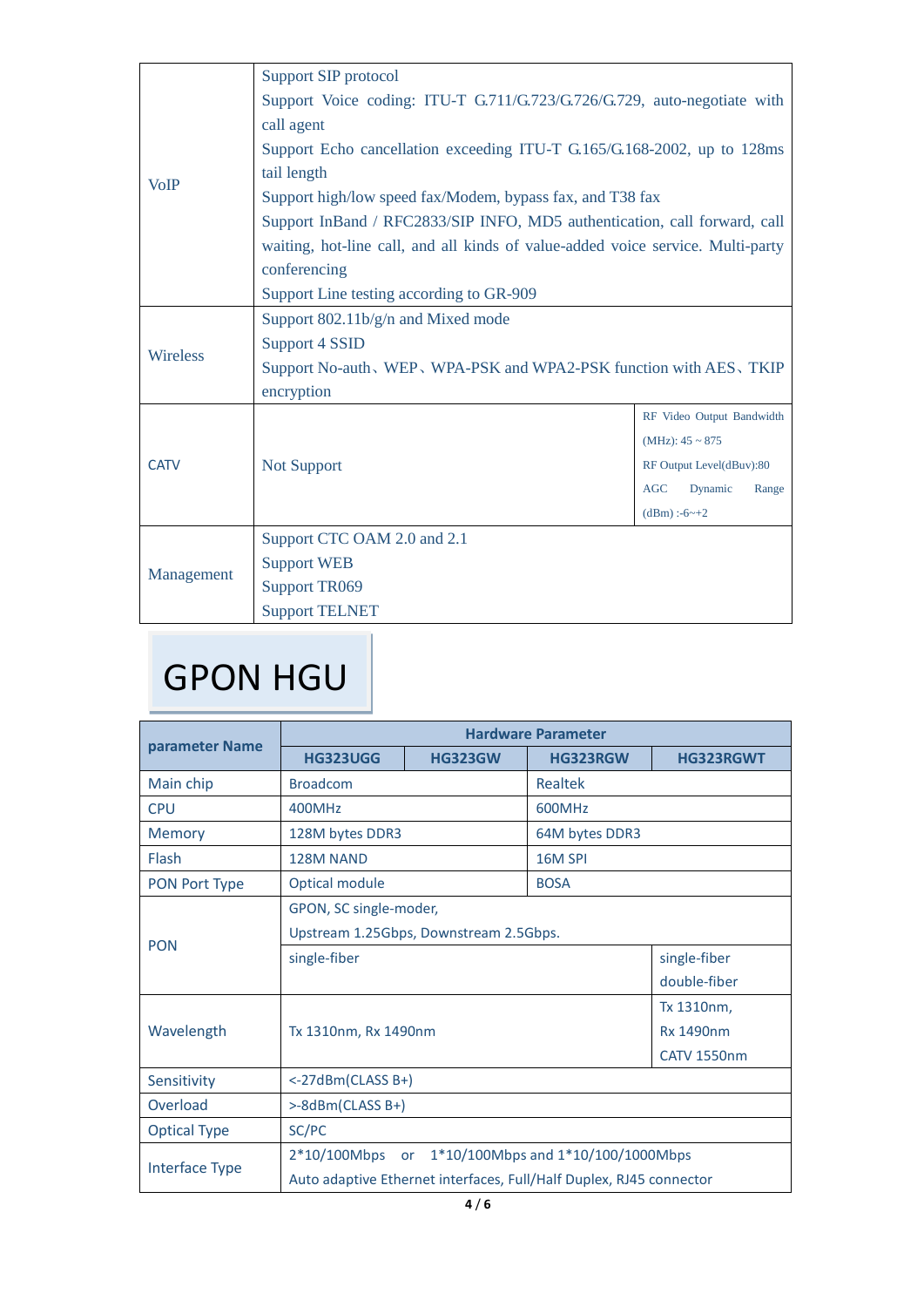|                      | 1POTS, RJ11 connector                                               |                    |  |
|----------------------|---------------------------------------------------------------------|--------------------|--|
| Sensitivity          | $< -27$ dBm(PX20+)                                                  |                    |  |
| Overload             | $> -3d$ Bm(PX20+)                                                   |                    |  |
| <b>Optical Type</b>  | SC/APC<br>SC/PC                                                     |                    |  |
|                      | $2*10/100$ Mbps or $1*10/100$ Mbps and $1*10/100/1000$ Mbps         |                    |  |
| <b>LAN</b> interface | Auto adaptive Ethernet interfaces, Full/Half Duplex, RJ45 connector |                    |  |
|                      | 1POTS, RJ11 connector                                               |                    |  |
| <b>Wireless</b>      | IEEE802.11b/g/n, 300Mbps, 2T2R                                      |                    |  |
| <b>CATV</b>          | none                                                                | 1 CATV F Connector |  |

| <b>Parameter</b>                           | <b>Hardware Parameter</b>         |                                                     |                                                                          |           |  |
|--------------------------------------------|-----------------------------------|-----------------------------------------------------|--------------------------------------------------------------------------|-----------|--|
| <b>Name</b>                                | <b>HG323UGG</b>                   | <b>HG323GW</b>                                      | HG323RGW                                                                 | HG323RGWT |  |
| Internet<br>connection                     | Bridge / Routing                  |                                                     |                                                                          |           |  |
| <b>LAN</b>                                 | <b>Support Port rate limiting</b> |                                                     |                                                                          |           |  |
|                                            | <b>Support Loop detection</b>     |                                                     |                                                                          |           |  |
|                                            | Support VLAN tag mode             |                                                     |                                                                          |           |  |
|                                            | Support VLAN transparent mode     |                                                     |                                                                          |           |  |
| <b>VLAN</b>                                | <b>Support VLAN trunk mode</b>    |                                                     |                                                                          |           |  |
|                                            |                                   | Support VLAN 1:1 translation mode                   |                                                                          |           |  |
|                                            | <b>Support VLAN QinQ mode</b>     |                                                     |                                                                          |           |  |
|                                            | Support IGMPv1/v2/v3              |                                                     |                                                                          |           |  |
| <b>Multicast</b>                           |                                   | <b>Support IGMP Proxy and MLD Proxy</b>             |                                                                          |           |  |
|                                            |                                   | <b>Support IGMP Snooping and MLD Snooping</b>       |                                                                          |           |  |
|                                            | Support 4 queues                  |                                                     |                                                                          |           |  |
|                                            | <b>Support SP and WRR</b>         |                                                     |                                                                          |           |  |
| QoS                                        | Support 802.1P                    |                                                     |                                                                          |           |  |
|                                            | <b>Support DSCP</b>               |                                                     |                                                                          |           |  |
| Support IPv4、IPv6 and IPv4/IPv6 dual stack |                                   |                                                     |                                                                          |           |  |
|                                            | <b>Support DHCP/PPPOE/Statics</b> |                                                     |                                                                          |           |  |
|                                            | <b>Support Static route</b>       |                                                     |                                                                          |           |  |
|                                            | <b>Support DHCP Server</b>        |                                                     |                                                                          |           |  |
| L <sub>3</sub>                             | <b>Support NAT</b>                |                                                     |                                                                          |           |  |
|                                            |                                   | Support Bridge, Route , Route and Bridge mixed mode |                                                                          |           |  |
|                                            | <b>Support DMZ</b>                |                                                     |                                                                          |           |  |
|                                            | <b>Support Virtual Server</b>     |                                                     |                                                                          |           |  |
|                                            | <b>Support Firewall</b>           |                                                     |                                                                          |           |  |
|                                            | <b>Support Mac filter</b>         |                                                     |                                                                          |           |  |
| Security                                   | <b>Support ACL</b>                |                                                     |                                                                          |           |  |
|                                            | <b>Support URL filter</b>         |                                                     |                                                                          |           |  |
|                                            | Support SIP protocol              |                                                     |                                                                          |           |  |
|                                            |                                   |                                                     | Support Voice coding: ITU-T G.711/G.723/G.726/G.729, auto-negotiate with |           |  |
| <b>VoIP</b>                                | call agent                        |                                                     |                                                                          |           |  |
|                                            |                                   |                                                     | Support Echo cancellation exceeding ITU-T G.165/G.168-2002, up to 128ms  |           |  |
|                                            | tail length                       |                                                     |                                                                          |           |  |
|                                            |                                   |                                                     | Support high/low speed fax/Modem, bypass fax, and T38 fax                |           |  |